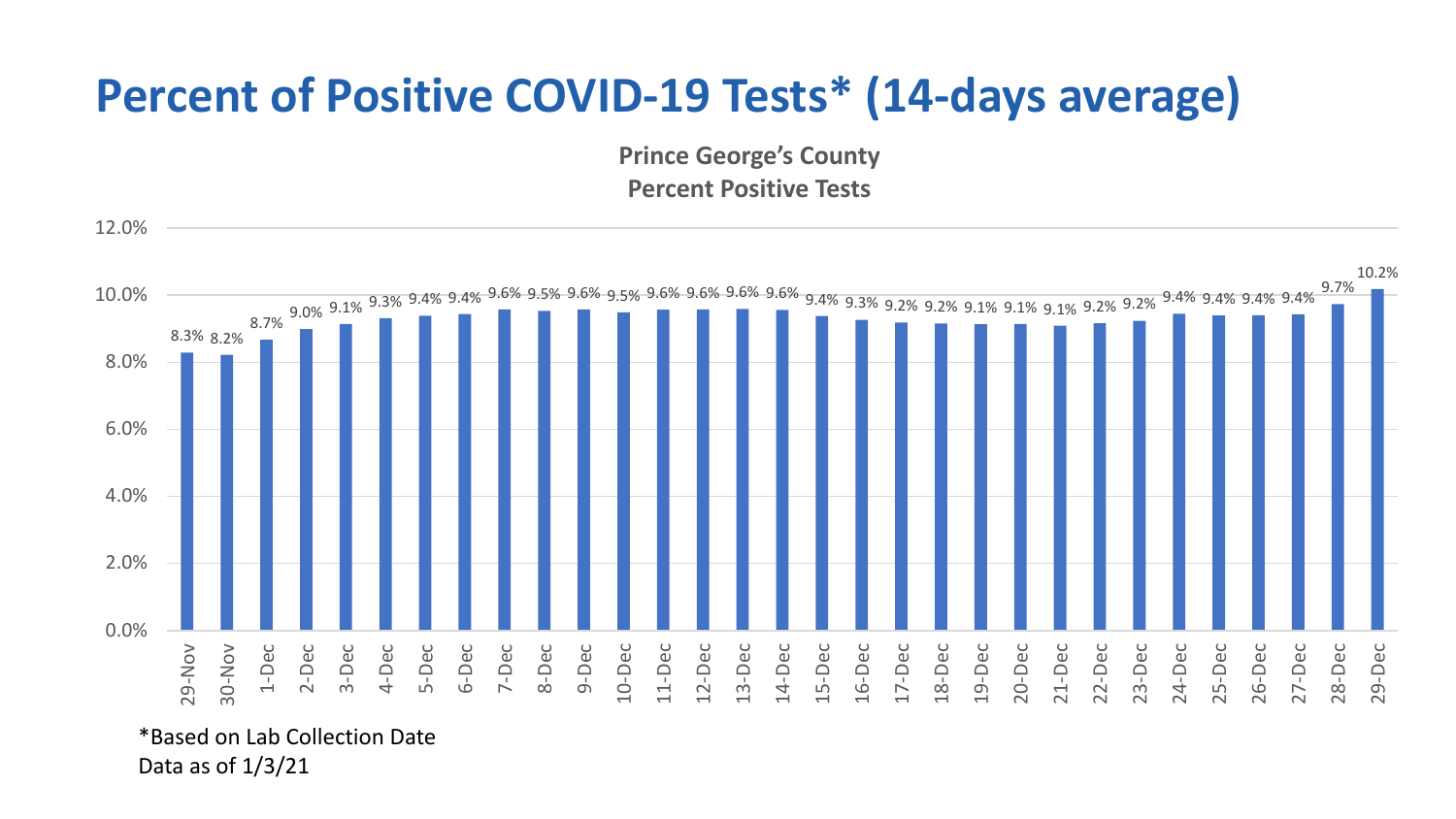## **COVID-19 Cases\* Prince George's County (14-day average)**

**Prince George's County Average New COVID-19 Cases per Day**



\*Based on Lab Collection Date Data as of 1/3/21